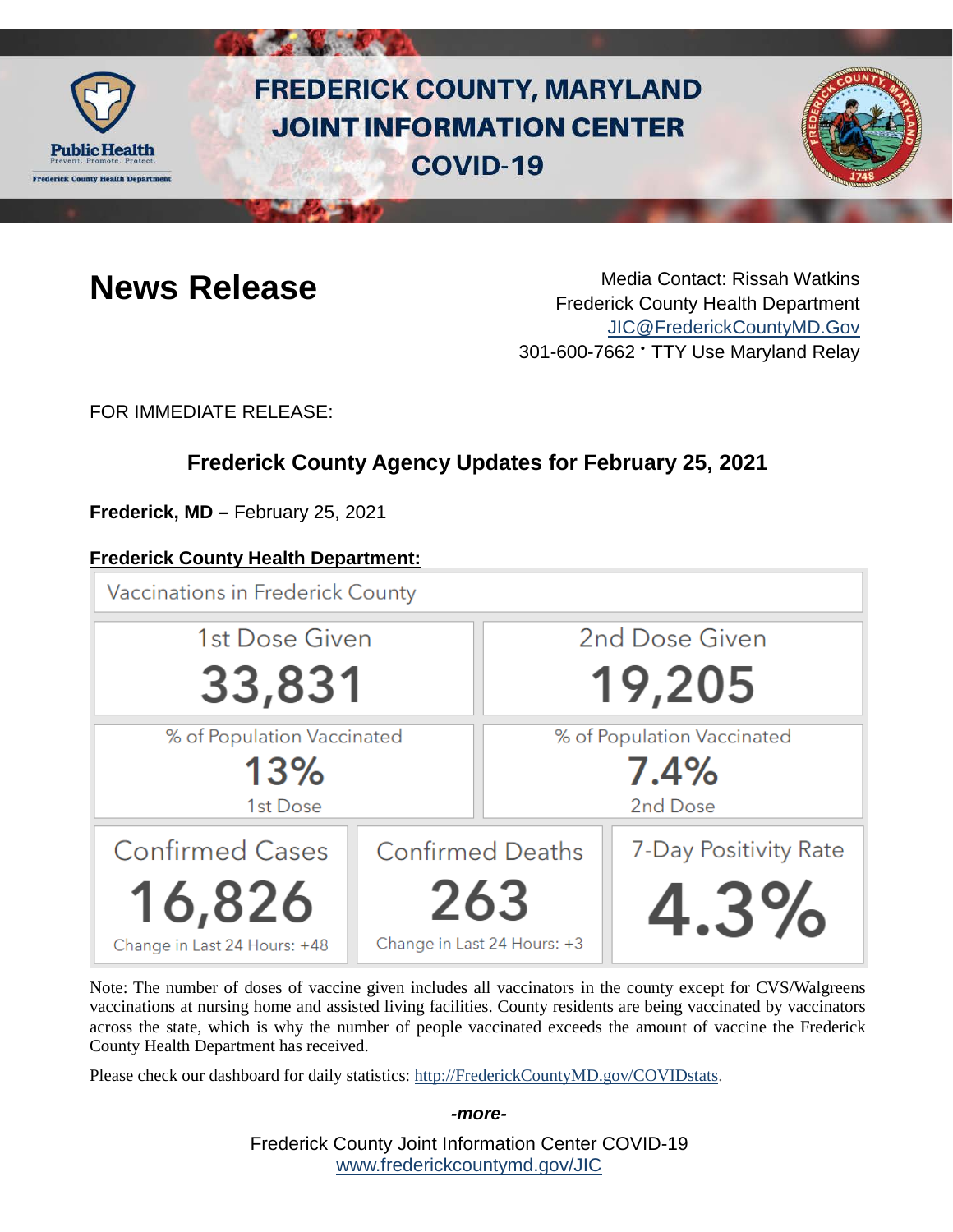

#### **Page 2/JIC**

# Update on COVID-19 Vaccine

**16,250** total 1st doses of COVID-19 vaccine received by Frederick County Health Department to date.

**2,600** 1st doses of COVID-19 vaccine received by Frederick County Health Department yet this week. This is 1,300 doses for last week and 1,300 for this week.

Governor Hogan has directed state health officials to provide county leaders with four-week projections for vaccine allotments for their local health department clinics. **For the weeks 2/15/21 - 3/8/21, the Frederick County Health Department is expected to receive 1,300 doses each week.** This is the amount projected to be allocated to the Frederick County Health Department, but that could change based on what the federal administration provides Maryland.

Frederick County Health Department is required by the state to use our weekly vaccine allocation to:

- prioritize residents 65 years and older. We are currently vaccinating people born in or before 1947.
- use *at least* 100 doses per week to vaccinate Phase 1B educators. This includes all licensed daycare providers, public and non-public K-12 schools, and higher education.
- vaccinate at least one independent living facility/community a week
- vaccinate at least one congregate living facility for people with disabilities (IDD or BH) or a DDA-funded provider that serves individuals with intellectual and developmental disabilities (IDD) a week.

# Health Department Planning Updates

Frederick County Health Department has started holding Facebook Live sessions on Fridays at noon. These sessions are an informal way to hear these updates and interact with some of our key partners.

On Friday, February 26, our special guest will be Dr. Marsha Shaw, an internal medicine doctor with Frederick Health Medical Group. Dr. Shaw will be sharing her perspective of how COVID-19 has impacted her medical practice over the last year.

Join us at<https://www.facebook.com/fchealthdept/> on Fridays at noon!



*-more-*

Frederick County Joint Information Center COVID-19 [www.frederickcountymd.gov/JIC](https://frederickcountymd.gov/JIC)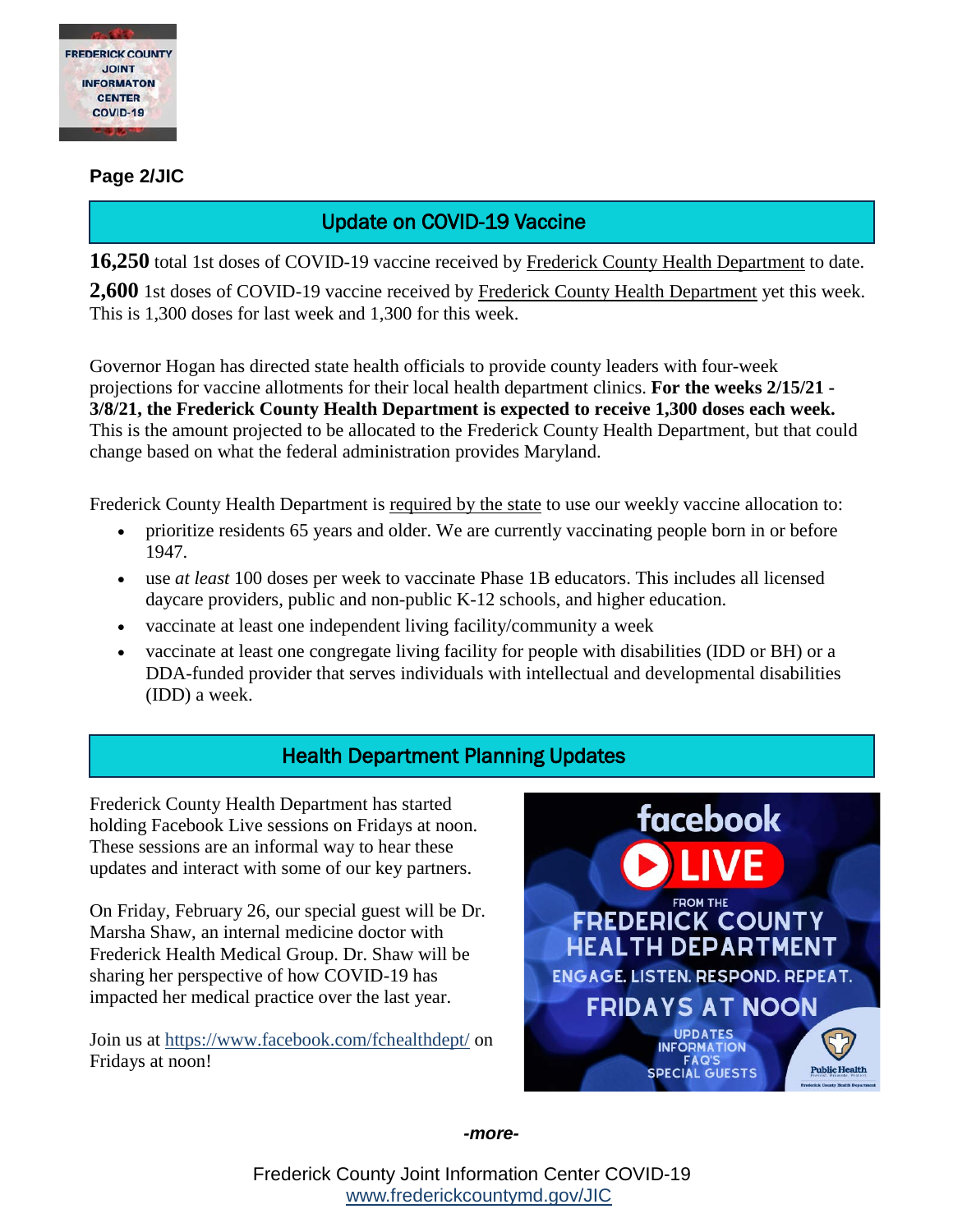

#### **Page 3/JIC**

# Currently Eligible in Maryland

People in groups 1A, 1B, and 1C are currently eligible in Maryland, but there is not enough vaccine for everyone who is eligible. Once your group is eligible, it continues to stay eligible.

### Current Process for Frederick County Health Department

Anyone who lives or works in Frederick County who is interested in getting COVID-19 vaccine should complete the Vaccine Interest Form in the blue box on our [Vaccine webpage.](https://health.frederickcountymd.gov/629/COVID-19-Vaccine)

- o **It may be several days, weeks, or longer until you are contacted since it depends on vaccine availability. You only need to complete the form once.**
- o We will contact people who have registered on this form by priority group as we receive more vaccine.
- $\circ$  If you have already scheduled or received your 1<sup>st</sup> dose of vaccine, please [click this link](https://forms.office.com/Pages/ResponsePage.aspx?id=LTTGSAY4Q0id7GpAsbuHNwWNYN1Yz5tBp0XTFg0s7vVUQzg2UFZYWVEzOThNVUtWRkpYSjNOUlBSUCQlQCN0PWcu) to unsubscribe from the list.

# Frederick County Health Department Is Currently Vaccinating

Frederick County Health Department is currently vaccinating people who live or work in Frederick County in groups: **1A, 1B and people in 1C in the 65-74 age group, starting with those born in and before 1947.** At least 100 educators will be vaccinated each week.

- Process for 65-74 Group: FCHD is currently working to vaccinate people born in or before 1947 who have pre-registered with us through our Vaccine Interest Form on our [website.](https://health.frederickcountymd.gov/629/COVID-19-Vaccine) Then we will offer appointments to people born in 1948, and so on down to people 65 years old.
	- o There are approximately 1,900 Vaccine Interest Forms for each birth year between 1947-1956. It may take multiple weeks to get through each year while we are receiving 1,300 first doses per week.
- Process for Educators Group: This week, FCHD will work directly with education employers to determine the order in which educators will be offered vaccine to make future vaccinations more equitable. There are over 11,800 Vaccine Interest Forms for educators!

**If you have pre-registered with us, we will contact you when we can offer an appointment.** It may be several weeks or longer until you are contacted since it depends on vaccine availability.

**Other vaccinators in the county may be vaccinating all eligible groups in 1A, 1B, and 1C. Please check [covidvax.maryland.gov](https://coronavirus.maryland.gov/pages/vaccine) to find a provider near you by zip code.**

If you were born in 1947 or before, please call 301-600-7900 (English) or 301-600-7905 (Spanish) so that our Vaccination Appointment Line can help you schedule an appointment. It is open Monday – Friday, 8am to 5pm.

*-more-*